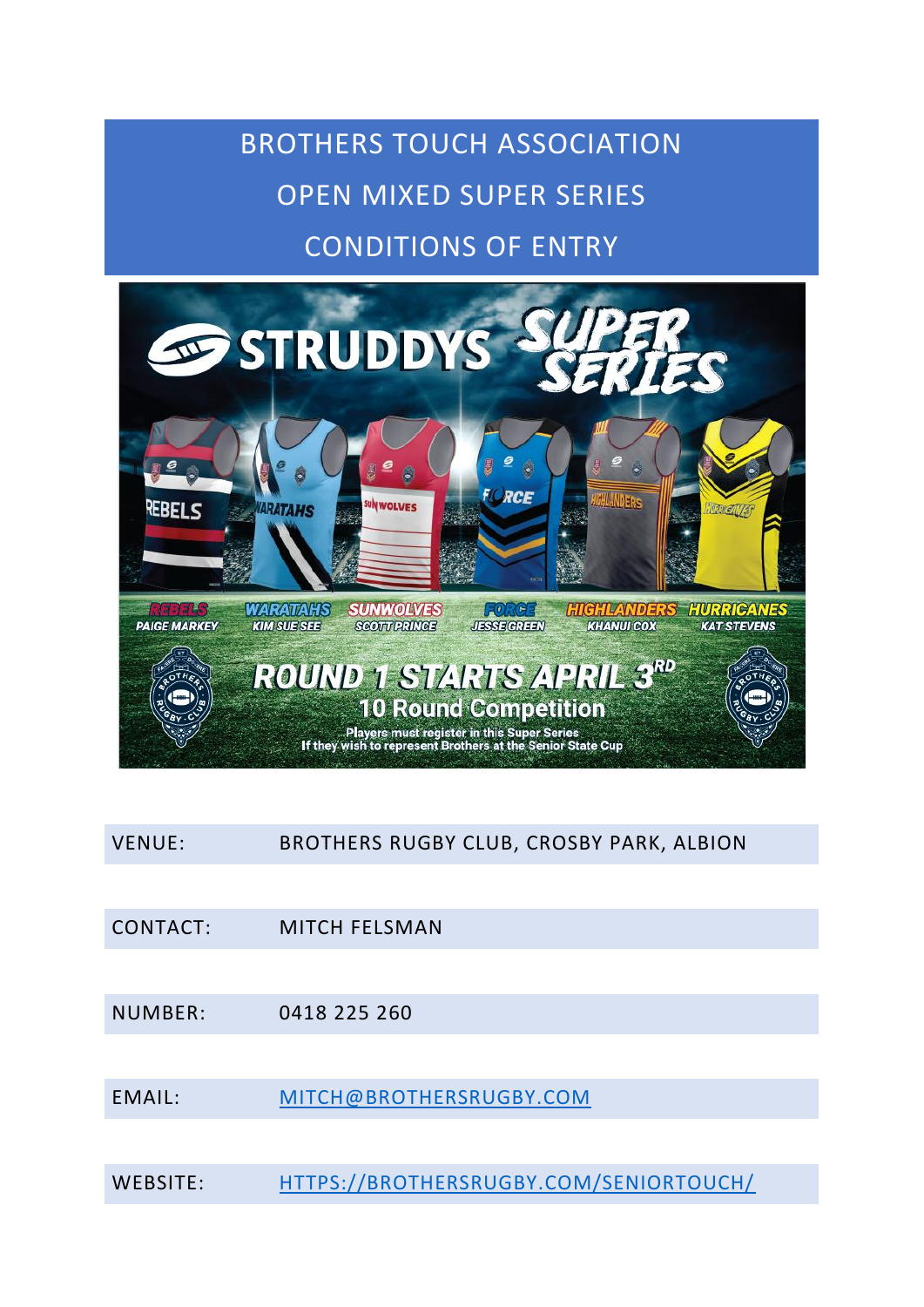### **"BROTHERSTOUCHASSOCIATION"**



### **"BROTHERS TOUCH ASSOCIATION"**



COMPETITIONS FIXTURES AND RESULTS WILL BE UPLOADED TO A LINK ON OUR WEBSITE. TO KEEP UP TO DATE WITH ALL OUR NEWS PLEASE FOLLOW OUR SOCIAL MEDIA PAGES.

THANK YOU FOR YOUR INTEREST IN PARTICIPATING IN OUR OPEN MIXED SUPER SERIES.

PLEASE FIND BELOW THE CONDITIONS OF ENTRY AND REGISTRATION INSTRUCTIONS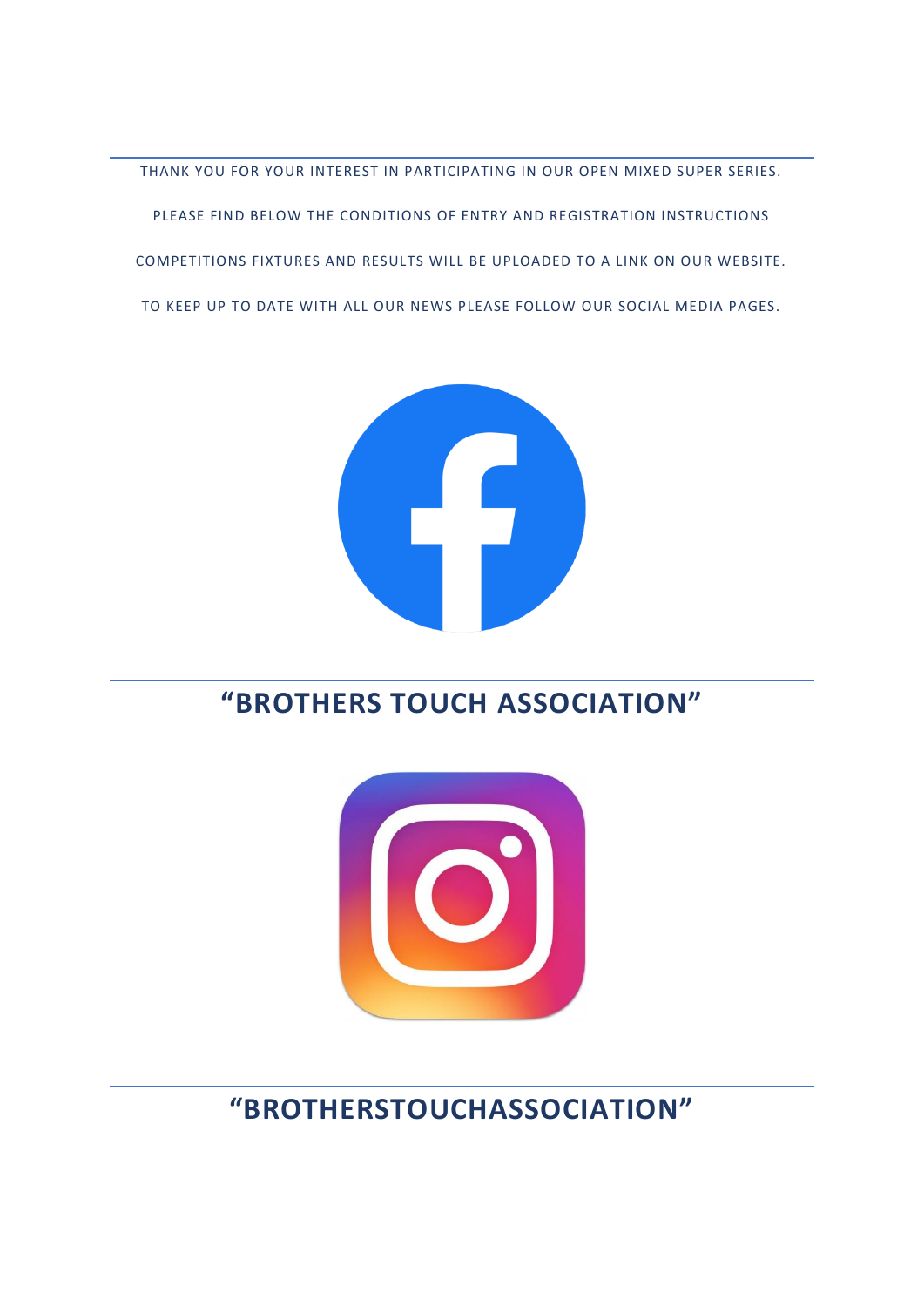### **ADMINISTRATION SERVICES**

#### **1. Information Services**

Brothers Touch will regularly update their website as well as posting any major announcements to Facebook and Instagram. The link on our website will redirect members to all draws/results/ladders. Team captains/contacts may also be contacted via txt or phone call.

#### **2. Wet Weather**

Any cancellations due to wet weather will be posted on our website as early as possible as well as on our Facebook page. Emails will also be sent to all team contacts.

#### **3. Insurance Cover**

The Touch Football Australia Accident Insurance Scheme covers all players and officials who have met the insurance criteria of a TFA affiliated competition. Full details of the cover including claim forms are available on the TFA website <https://touchfootball.com.au/tfa-insurance/> under Resources. Loss of income is not covered. Players are advised to consider the adequacy of the cover and decide whether to take out their own insurance. ALL injuries should be reported to competition admin by filling out an Incident Report Form.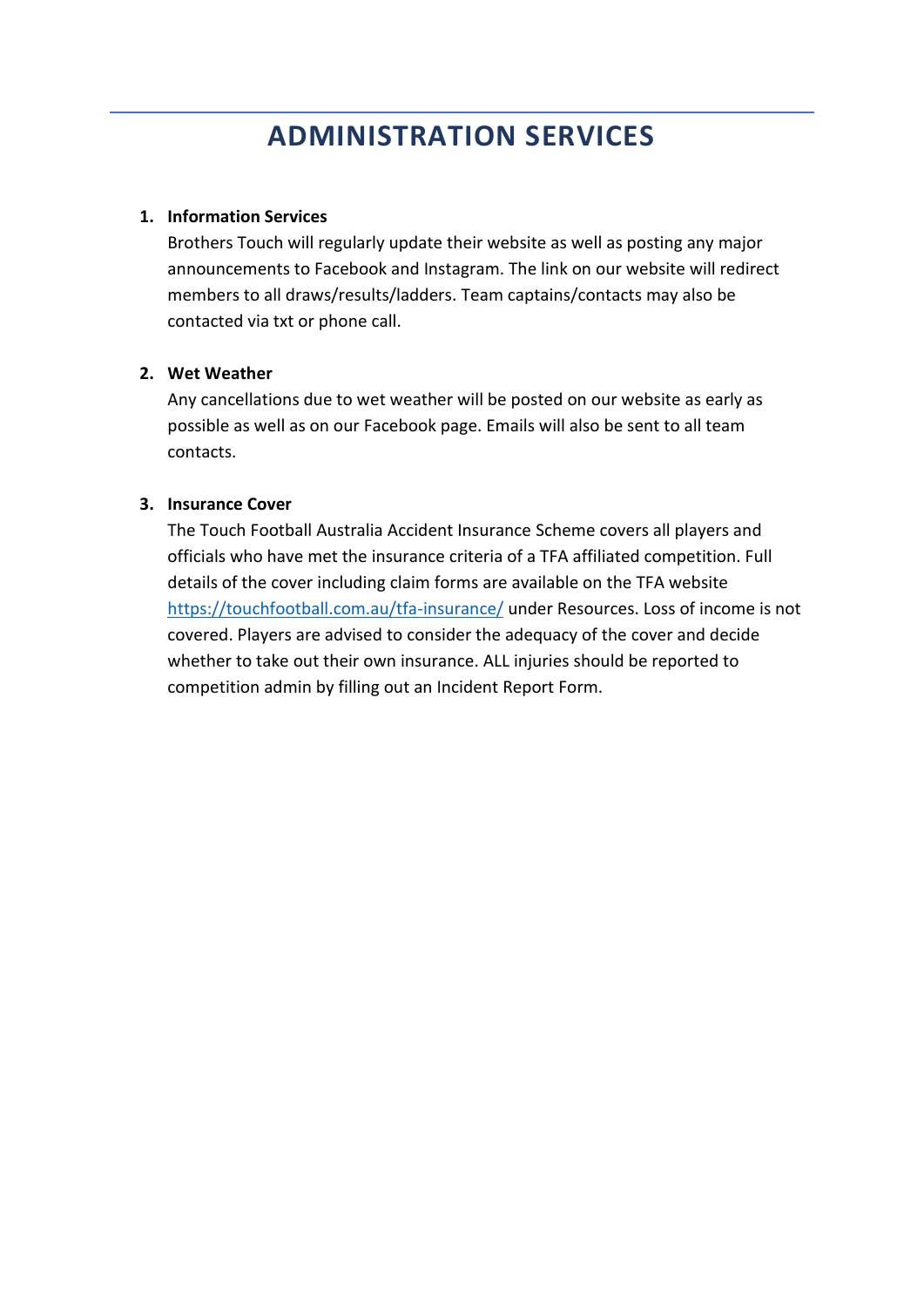## CONDITIONS OF ENTRY

#### **1. Player Nominations**

Players are to nominate through the following link before May 2<sup>nd</sup> 2022;

[https://profile.mysideline.com.au/register/clubsearch/?criteria=Struddy%27s%20Mixed](https://profile.mysideline.com.au/register/clubsearch/?criteria=Struddy%27s%20Mixed%20SuperSeries%20Registration&type=player,referee,coach,volunteer&activity=&gender=&agemin=&agemax=&comptype=touch&source=touch-football) [%20SuperSeries%20Registration&type=player,referee,coach,volunteer&activity=&gende](https://profile.mysideline.com.au/register/clubsearch/?criteria=Struddy%27s%20Mixed%20SuperSeries%20Registration&type=player,referee,coach,volunteer&activity=&gender=&agemin=&agemax=&comptype=touch&source=touch-football) [r=&agemin=&agemax=&comptype=touch&source=touch-football](https://profile.mysideline.com.au/register/clubsearch/?criteria=Struddy%27s%20Mixed%20SuperSeries%20Registration&type=player,referee,coach,volunteer&activity=&gender=&agemin=&agemax=&comptype=touch&source=touch-football)

Players will make an online payment of \$120 at the time of registration.

6 captains will be named as Super Series Team Captains depending on number of player nominations. They will then have a draft night on Wednesday May 9th 2022 to pick their teams. Depending on numbers, teams will be aiming for 7 boys and 7 girls each.

Players are only permitted to play for the team they were drafted to throughout the season.

| Round 1                            | May 15th                |
|------------------------------------|-------------------------|
| NO ROUND (Arthur Davis Carnival)   | May 22nd                |
| NO ROUND (Ipswich Junior Carnival) | May 29th                |
| Round 2                            | June 5 <sup>th</sup>    |
| Round 3                            | June 12 <sup>th</sup>   |
| Round 4                            | June 19th               |
| Round 5                            | June 26 <sup>th</sup>   |
| Round 6                            | July 3rd                |
| NO ROUND (JSC)                     | July 10 <sup>th</sup>   |
| Round 7                            | July 17th               |
| Round 8                            | July 24th               |
| Round 9                            | July 31st               |
| Round 10                           | August 7 <sup>th</sup>  |
| Semi Final + Grand Final           | August 14 <sup>th</sup> |
| Dlaving Night                      |                         |

#### **3. Playing Night**

**2. Season Dates**

Brothers Open Mixed Super Series will be played on Sunday afternoons at Brothers Rugby Club, Crosby Road, Albion. Game times will be between 4-6pm.

#### **4. Player Sign-On**

Referees will be supplied with Team Sheets for every fixture. It is the responsibility of the captain to ensure that the referee ticks off next to the attending player for that match. Due to COVID 19 protocols, we will not be enforcing the players to sign next to their own name.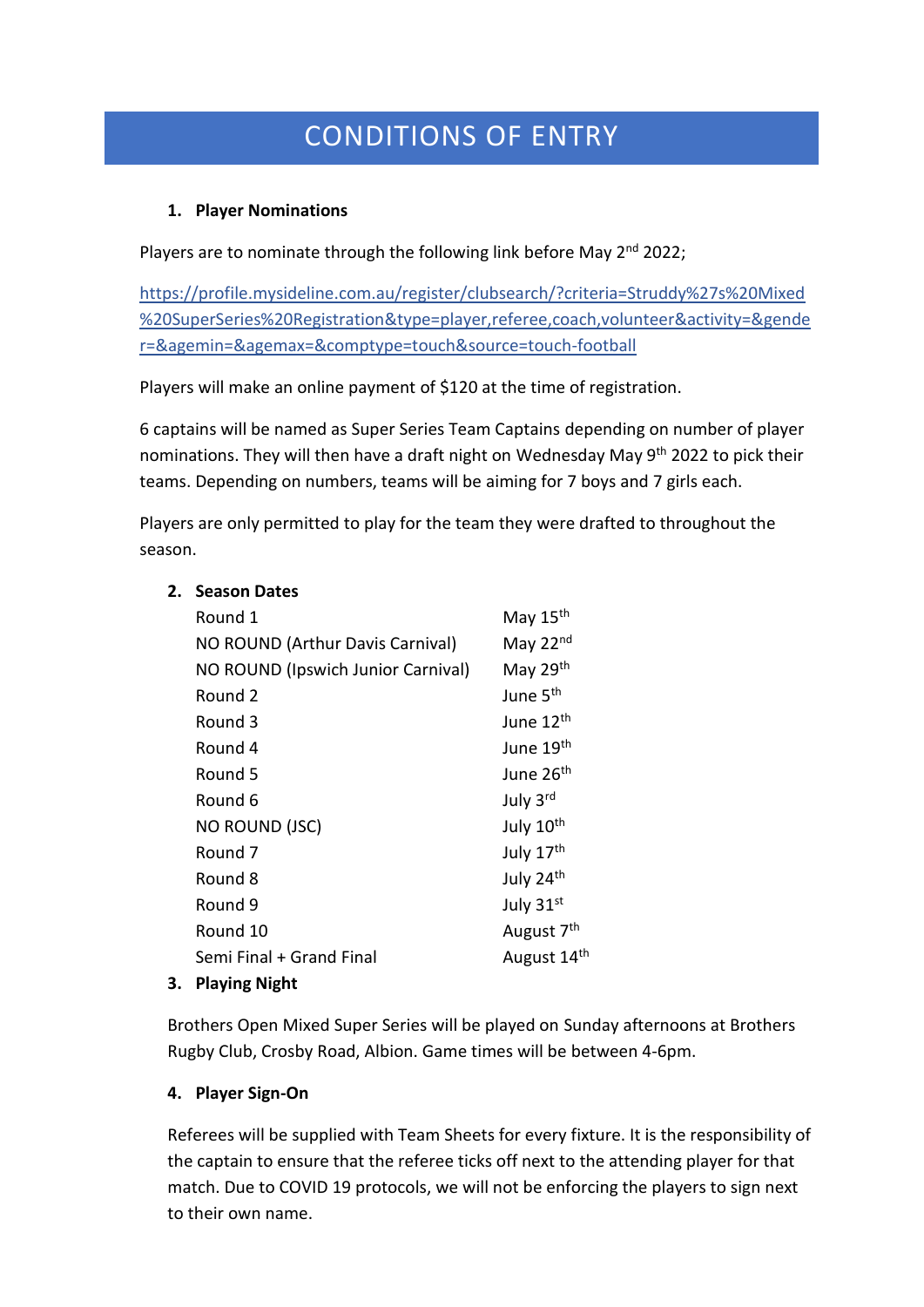#### **5. Playing Attire**

As part of the nomination fee, players will receive a uniformed Shirt and Shorts accustomed to their team they were drafted to. Players not in full correct uniform will not be permitted to take the field.

#### **6. Eligibility**

This competition is open to any players turning 14 in 2022 or older. Any players that wish to represent Brothers at Senior State Cup 2022 **MUST** play in this competition.

To be eligible for finals, a minimum of 5 round games must be played.

#### **7. Forfeits**

It is the captain's responsibility to ensure that a full team is available to play every game. If for any circumstance a team must forfeit, this must be notified to [mitch@brothersrugby.com](mailto:mitch@brothersrugby.com) or 0418 225 260 at least 24 hours prior to the game.

#### **8. Blood Bin**

Players who are bleeding are to take no further apart in a game until the bleeding has stopped and all sign of blood has been cleaned. This also applies to blood on players clothing.

#### **9. Non-completion of game**

Should a game not be able to be completed other than by the referee calling it off due to player behaviour i.e., Storm, floodlight outage, etc. the following will apply;

- If the stoppage occurs after on half has been completed the score at that time will apply and the game will not be replayed
- If the stoppage occurs before half time the two teams may record the current score if they agree too (or a draw). Otherwise, the game will be replayed at a mutually acceptable time to both teams and the association.

#### **10. Behaviour**

It is the responsibility of each team captain to ensure that both on and off field behaviour of their team members is to a standard expected by Brothers Touch. In the event of any confirmed reports to the contrary and, if such reports are sustained, the Brothers Touch Association will take the strongest possible action against those players. Foul language will not be tolerated both on and off the field.

Brothers Touch also plays under the TFA Code of Conduct which can be found here; <https://touchfootball.com.au/media/4772/code-of-coduct-mpp-2017-v2.pdf>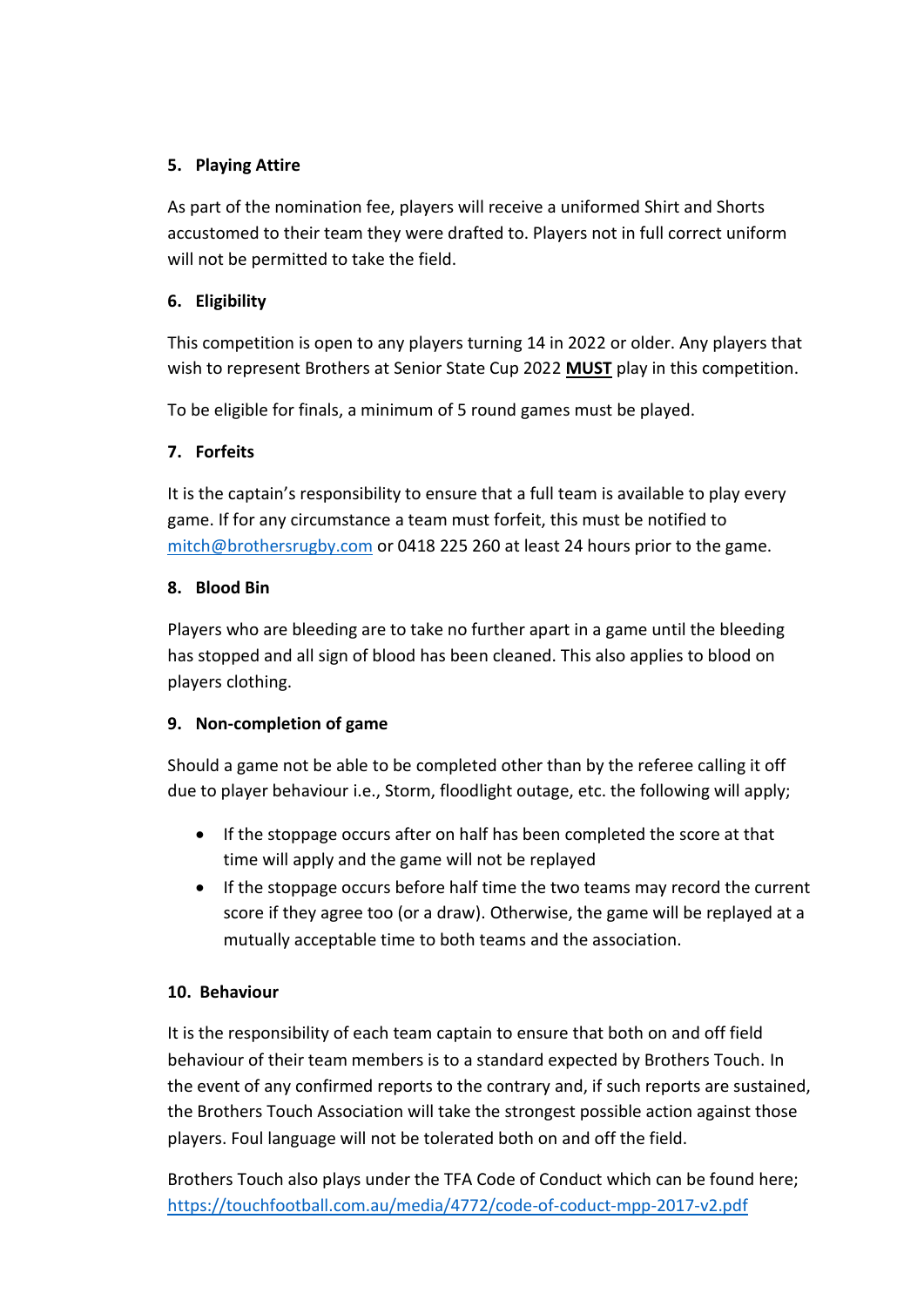#### **11. Competition Rules**

This competition will be conducted under the current 8th edition rules. Rulebook can be found here;

**<https://touchfootball.com.au/volunteer/8th-edition-rules/>**

#### *Game times will be 2 x 15 min half (3 Min Half Time)*

#### **12. Photography/Marketing**

At times throughout the competition, Brothers Touch Association may take photos or videos of our members before, during or after games at the given venue. These photos/videos may be uploaded to our social media pages or website for marketing purposes. If a team or individual does not want to be in any videos/photos it is your responsibility to advise via email to [mitch@brothersrugby.com](mailto:mitch@brothersrugby.com)

#### **13. COVID-19**

Brothers, like many other organisations is monitoring the impact of the current Queensland Health guidelines. Whilst 2021 provided many challenges, 2022 will again require us to be flexible in delivering our 2022 programs.

We are currently operating under a COVID Management Plan and this will continually be updated as directed by QLD Health. We will provide more detail closer to the start of the competition but do understand all decisions we make are in the best interests of keeping our members and the community safe.

### **BROTHERS TOUCH ASSOCIATION RESERVES THE RIGHT TO AMEND ANY OF THE ABOVE-MENTIONED CONDITIONS OF ENTRY AND TO REFUSE ANY PLAYER OR TEAM FROM PARTICIPATING IN THIS COMPETITION. PLEASE ENSRUE THAT ALL PLAYERS ARE AWARE OF THESE CONDITIONS**

Please contact Mitch for any clarification of the above conditions or should you have any other enquiries.